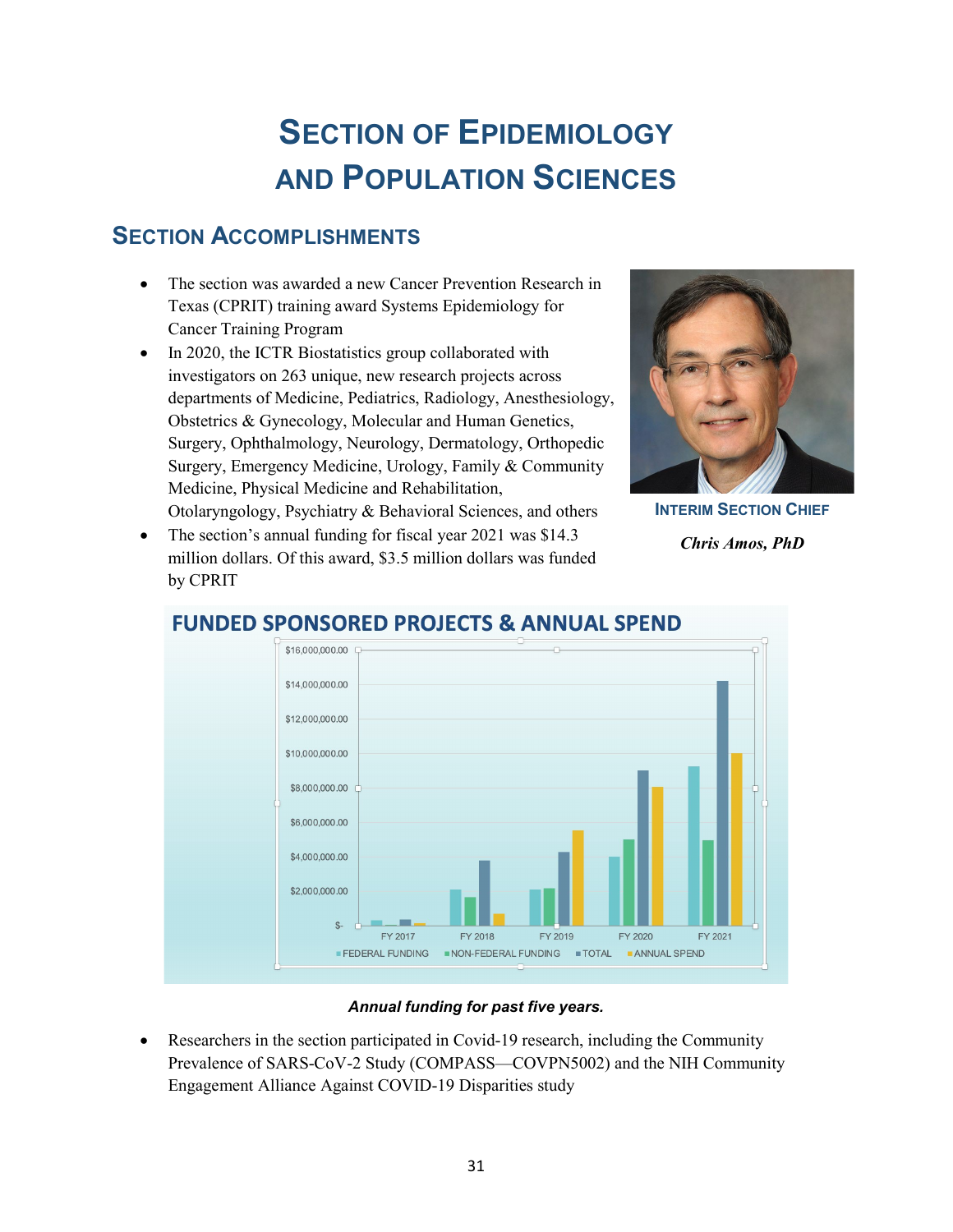

*COVID-19 research study site.* 

# **FACULTY**

#### **Interim Chief**

• Christopher Amos, PhD

#### **Professor**

- Yong Li, PhD
- Margaret Spitz, MD

#### **Associate Professor**

- Aaron Thrift, PhD
- Bo Peng, PhD
- Chao Cheng, PhD
- Hoda Badr, PhD
- Ivan Gorlova, PhD
- Kristina Whitworth, PhD
- Olga Gorlova, PhD

#### **Assistant Professor**

• Charles Minard, PhD

- Jinyoung Byun, PhD
- Younghun Han, PhD
- Yafang Li, PhD
- Yanhong Liu, PhD
- Abiodun Oluyomi, PhD
- Tuna Musaffe, PhD

#### **Instructor**

• Xinfang Yu, PhD

#### **Postdoctoral Associates**

- Alexander Renwick, PhD
- Chongming Jiang, PhD
- Chunmei Fan, PhD
- Jian-Rong Li, PhD
- Maral Adel Fahmideh, PhD
- Navid Sobhani, PhD
- Quinn Ostrom, PhD
- Syed Ahsan Raza, MD, PhD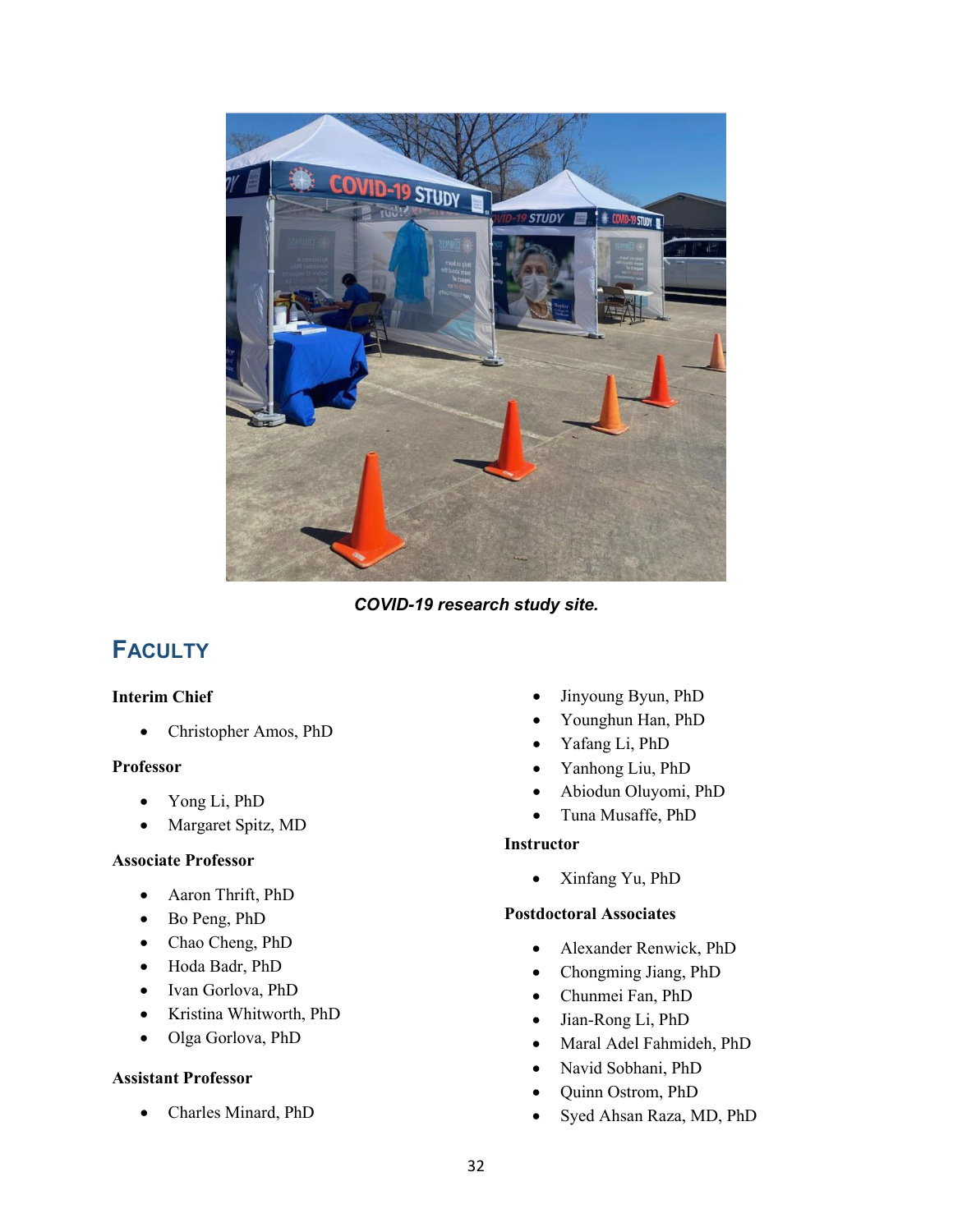- Wei-Jen Chen, PhD
- Wei Hong, PhD
- Wei Li, PhD
- Wilson Da Costa Jr. MD, PhD
- Xiaotao Zhang, PhD
- Xinfang Yu, PhD
- Yadong Dong, PhD
- Zhihui Zhang, PhD

#### **Adjunct Appointments**

• Elmer Bernstam, PhD

### **Secondary Appointments**

- Richard Finnell, PhD
- Philip Lupo, PhD
- Javad Razjouyan, PhD
- Michel Scheurer, PhD
- Lea Steele, PhD
- Elaine Symanski, PhD
- Cheryl Walker, PhD

# **HONORS AND ACHIEVEMENTS**

### **Chris Amos, PhD**

- Board of Scientific Counselors, National Institute for Environmental Health Science
- American Association of Cancer Research/American Cancer Society Award for Excellence in Cancer Prevention
- Board of Advisors, University of Michigan, Rogel Cancer Center
- Editorial Board, Genes and Immunity
- Editorial Board, Human and Molecular Genetics
- Served as the co-national leader of the COVPN-5002 COMPASS study
- Served on the national Needs and Assessment Working Group of the NIH Community Engagement Alliance Against COVID-19 Disparities

## **Hoda Badr, PhD**

• Fellow at the 2020-2021 Hedwig van Ameringen Executive Leadership in Academic Medicine Program for Women, 09/2020-07/2021

## **Aaron Thrift, PhD**

- Associate Editor, Clinical Gastroenterology and Hepatology
- Member, Clinical Guidelines Committee, American Gastroenterological Association Institute

## **Jinyoung Byun, PhD**

- Teaching Activities: 2020 Spring GS-GG 6301 4 DIDAC Bioinformatics & Genomic Analysis  $-$  Term 4 AY19
- 2020 Fall GS-GS 6400\_1\_DIDAC Foundations B: Biostatistics Terms 1&2 AY20

## **Chao Cheng, PhD**

- Lecturer, GS-QC-5105: Seminar in Quantitative Biosciences (Graduate students)
- Lecturer, QCB: Advanced topics (Graduate students)
- Lecturer, GS-GG-6301: Bioinformatics and Genomic Analysis (Graduate students)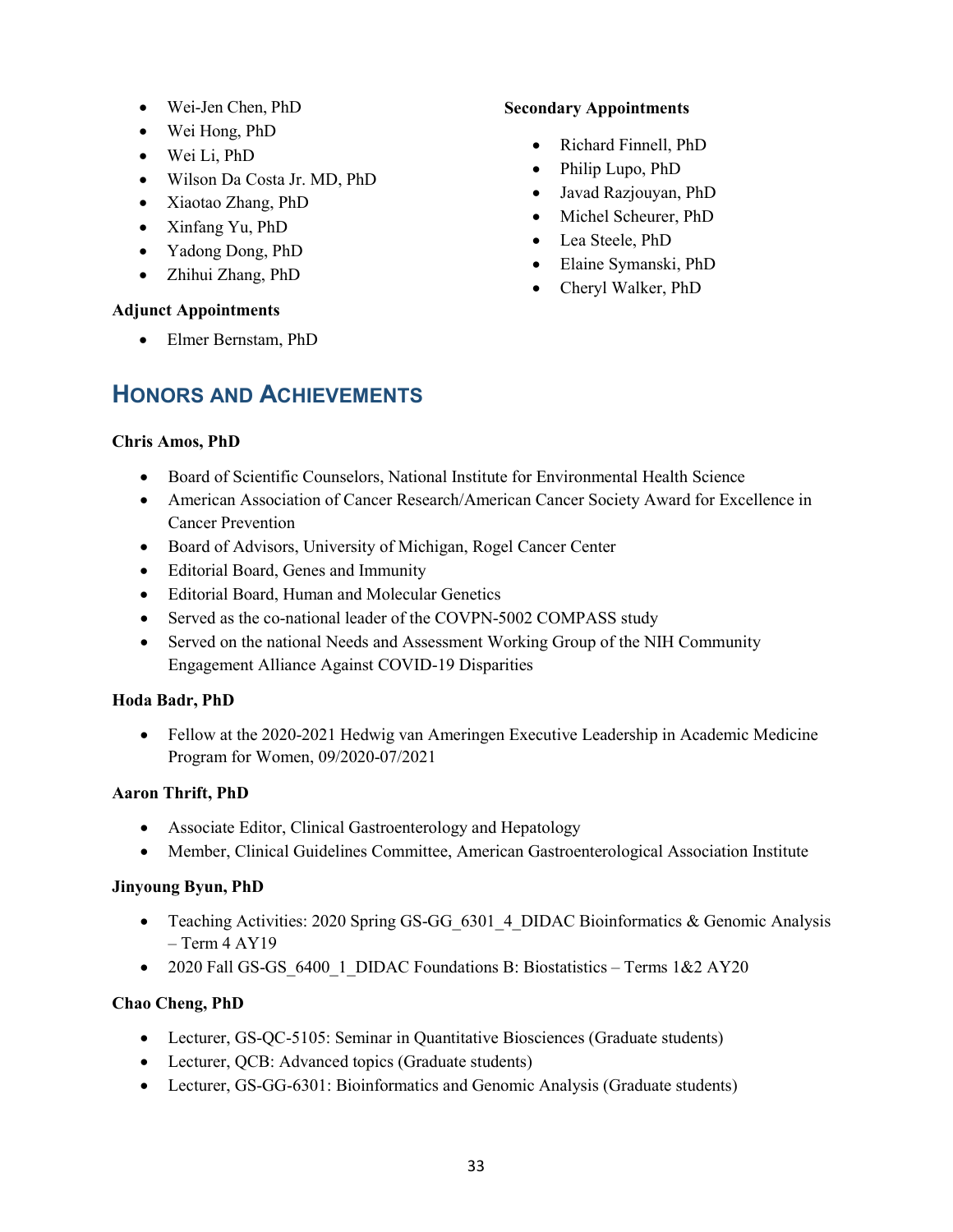#### **Yafang Li, PhD**

• Instructor in Foundation B course for graduate students

#### **Yanhong Liu, PhD**

- Presented the first-authored work "Immunogenetic determinants of head and neck cancer in Veterans in the Million Veteran Program cohort" at the American Association for Cancer Research annual meeting
- Published one first-authored paper in NPJ Precision Oncology: Rare deleterious germline variants and risk of lung cancer
- PI of a newly awarded NCI R03 project, "Evaluating the impact of metatranscriptomic and immunological features in early-stage lung cancer"

#### **Charles Minard, PhD**

- Chief Biostatistical Consultant for the Institute for Clinical and Translational Research
- 2019-20 GSBS Best Course in GS/Foundational Courses, Co-Director Foundations B: **Biostatistics**
- Senior Statistician for the Phase 1/Early Phase 2 Pilot Consortium studies with the Children's Oncology Group
- Institutional Review Board #3 Biostatistician
- Faculty Senator for Institute for Clinical and Translational Research

#### **Abiodun Oluyomi, PhD**

- BCM Career Advancement Series Candidate, Assistant Professors Category
- Member, Policy Advisory Committee of North American Chapter, International Society for Environmental Epidemiology
- Guest lecturer and panelist, "Asthma, social determinants of health, and mobile health (mHealth) technology. An environmental health case history" as part of a 1st-year medical degree course on The Social Determinants of Health, at the Engineering Medicine program, Texas A&M University
- Lecturer, NIEHS T32 Training Program; Precision Environmental Health, Faculty Mentor
- Scholarship Oversight Committee for Maria Castellanos, MD, Pediatric Hematology/Oncology Fellow at Texas Children's Hospital
- Scholarship Oversight Committee for Danielle Gonzalez, MD, Neonatal-Perinatal Medicine Fellowship, Baylor College of Medicine

#### **Syed Ahsan Raza, PhD**

• Podcast guest, "Patterns of Infectious Disease and Cancer: Syed Ahsan Raza Fights Disease through Epidemiology" by Richard Jacobs, Host, Finding Genius Podcast, June 13, 2020

#### **Navid Sobhani, PhD**

• Thesis published: The predictive role of the immune system for response to therapy - and survival in patients with solid tumors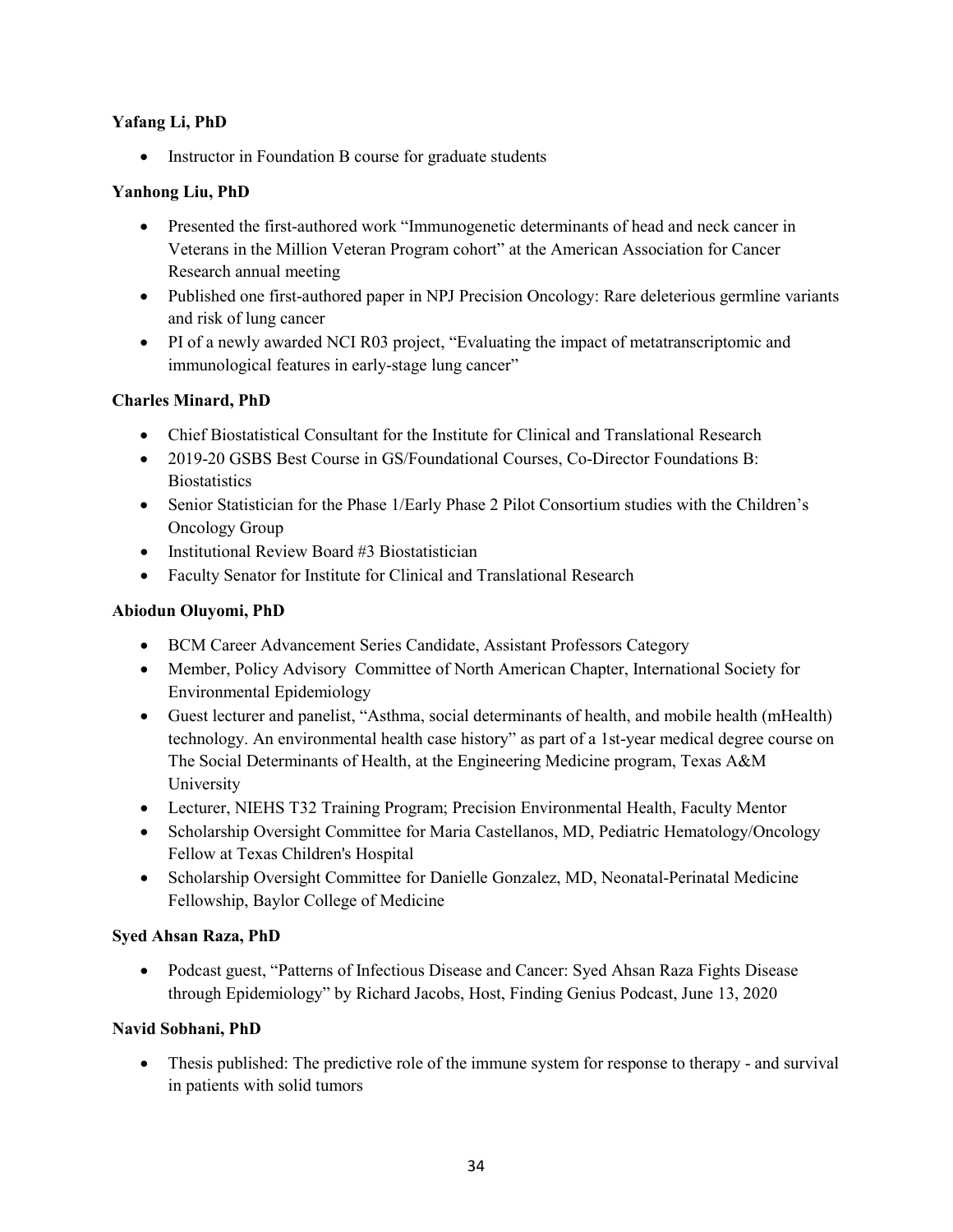#### **Xiaotao Zhang, PhD**

• Recipient, American Association of Cancer Research-Bristol-Meyers Squibb Oncology Scholarin-Training Award

# **RESEARCH ACTIVITIES**

# *Grants*

#### **Chris Amos, PhD**

- NIH Community Engagement Alliance (CEAL) 1OT2HL158258-01; Texas CEAL Consortium (part of Against COVID-19 Disparities); \$315,115 (subcontract to UNTHSC)
- 3UM1AI148575-02S2; Vaccine and Treatment Evaluation Units (VTEU) S2; \$1,363,461
- 5U01CA243483; Sequencing Familial Lung Cancer; \$2,796,500
- R01CA217105; Discovery, Biology and Risk of Inherited Variants in Glioma; \$593,750

#### **Hoda Badr, PhD**

• P30 CA125123-14S7; Improving coordination and delivery of financial navigation services at the DLDCCC; \$150,000

#### **Chao Cheng, PhD**

• NIH/NIEHS 5R01ES031511; Systems-wide analysis of oxidative stress-responsive m6A epitranscriptome; \$2,011,540 (co-I, \$860,000 subaward to BCM)

#### **Yafang Li, PhD**

• 1R21CA235464 (NIH/NCI); Genetic Interaction Analysis Involving Oncogenesis Related Genes in Lung Cancer; \$169,149

#### **Yong Li, PhD**

- NIH; TP53 Germline Mutations: Beyond LFS; \$366,000
- NIH; Dietary Carcinogens for Colorectal Cancer; \$366,000
- CPRIT; Comprehensive Analyses of Cancer Etiological Factors; \$1,100,000
- NIH; Polycyclic aromatic hydrocarbons: ultrasensitive detection, early life exposures-clinical outcomes (preterm births, chronic lung disease, and neurocognitive deficits), prevention and remediation; \$10,000
- International Waldenstrom's Macroglobulinemia Foundation; Direct targeting the MYD88 L265P driver mutation in Waldenstrom's Macroglobulinemia; \$200,000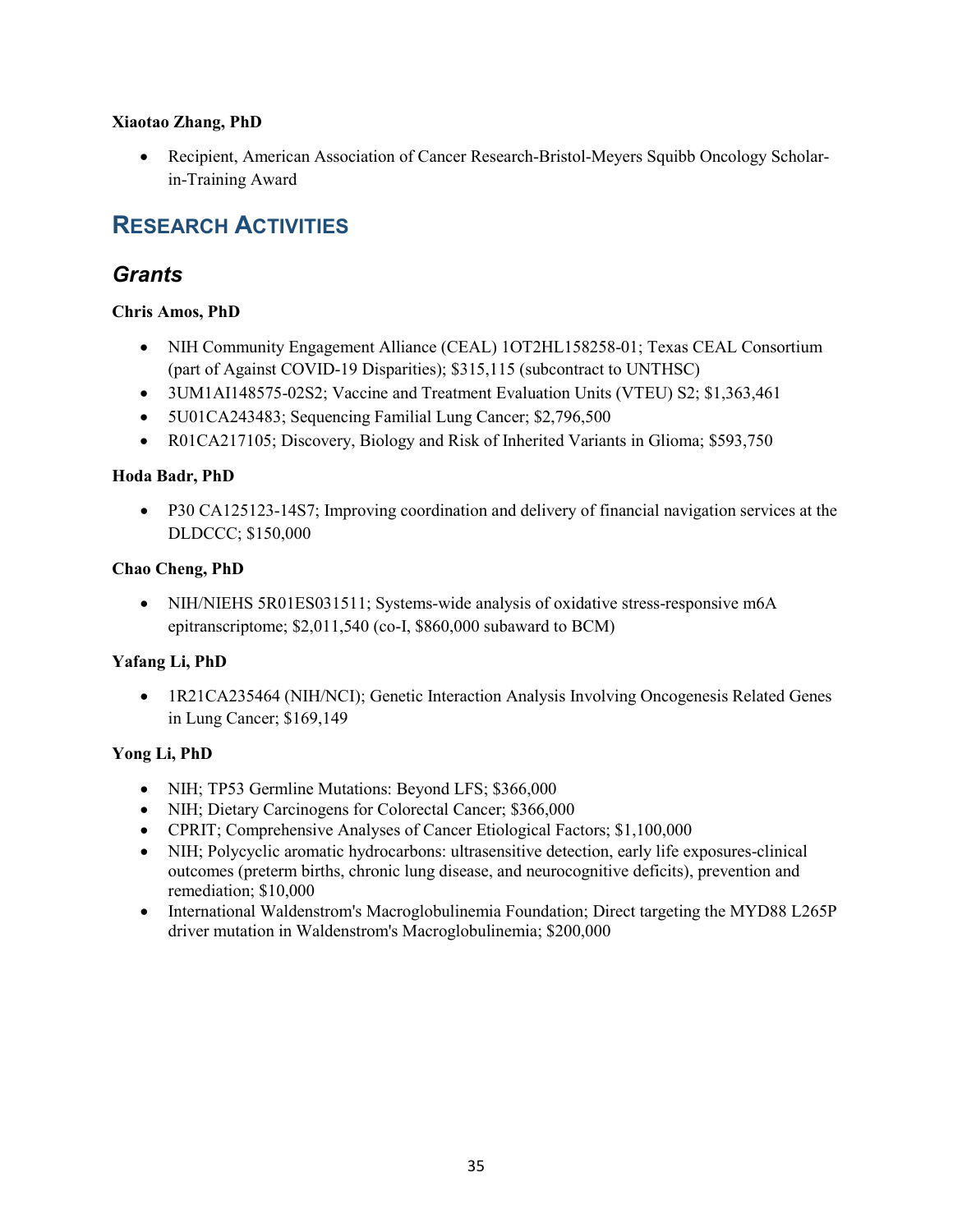#### **Yanhong Liu, PhD**

• NCI R03; Evaluating Etiological Impact of Metatranscriptomic and Immunological Features for Lung Cancer; \$100,000

#### **Charles Minard, PhD**

- OT2HL155038; Biomarkers for gene-based therapy, National Heart, Lung, and Blood; \$409,398
- NIH Eunice Kennedy Shriver National Institute of Child Health & Human Development P50 HD103555; Baylor College of Medicine Intellectual and Developmental Disabilities Research Center; \$1,251,099

#### **Bo Peng, PhD**

• R01HG008972; Computational tools for sequence-based large-scale epidemiology studies; \$60,000

#### **Aaron P. Thrift, PhD**

• CPRIT RP200537; Genetic Epidemiology of Hepatocellular Carcinoma in Hispanics; \$2,437,314

# *Publications*

- *Alimentary Pharmacology & Therapeutics* **(7.731)**: 1
- *American Journal of Gastroenterology* **(10.383)**: 1
- *American Journal of Hematology* **(7)**: 1
- *Am Journal of Respiratory and Critical Care Medicine* **(21.4)**: 1
- *Anesthesia and Analgesia* **(4.3)**: 1
- *Annals of Surgical Oncology* **(4.2)**: 2
- *Biomedicines* **(4.7)**: 1
- *Blood Advances* **(4.9)**: 2
- *Blood Cancer Journal* **(8.023)**: 1
- *Cancer Communications* **(5.627)**: 2
- *Cancer Epidemiology and Biomarkers* **(4.561)**: 10
- *Cancer Immunology Immunotherapy* **(5.442)**: 1
- *Cancer Letters* **(7.36)**: 1
- *Cancer Research* **(12.7)**: 1
- *Cancers* **(6.126)**: 4
- *Carcinogenesis* **(4.546)**: 3
- *Cellular and Molecular Life Sciences* **(6.496)**: 1
- *Clinical Cancer Research* **(12.5)**: 2
- *Clinical Gastroenterology and Hepatology* **(8.549)**: 3
- *Clinical Nutrition* **(7.324)**: 1
- *Clinical and Translational Medicine* **(7.919)**: 1
- *Diabetes Research and Clinical Practice* **(5.6)**: 1
- *Diabetes Technology and Therapeutics* **(6.1)**: 1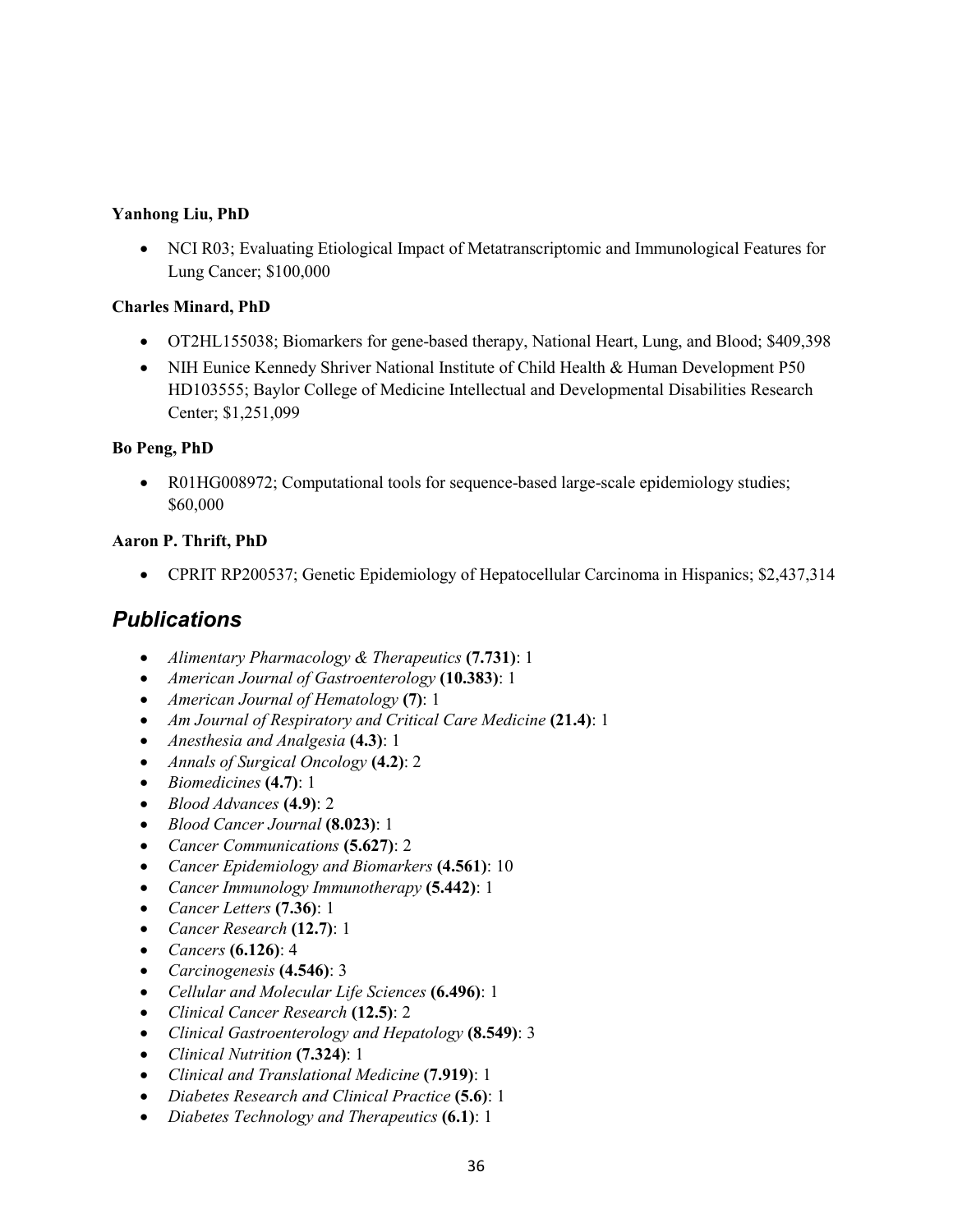- *Drug and Alcohol Dependence* **(4.492)**: 1
- *Expert Review in Clinical Pharmacology* **(5)**: 1
- *FASEB Journal* **(4.966)**: 2
- *Frontiers in Immunology* **(6.429)**: 1
- *Frontiers in Oncology* **(5.66)**: 3
- *Gastroenterology* **(20.877)**: 4
- *Genome Research* **(11.093)**: 1
- *Hepatology* **(14.679)**: 1
- *Human Mutation* **(4.878)**: 2
- *International Journal of Cancer* **(5.145)**: 4
- *International Journal of Molecular Science* **(5.9)**: 4
- *JAMA Oncology* **(31.8)**: 1
- *JCI Insight* **(8.3)**: 1
- *Journal of Cancer Survivorship* **(4.442)**: 1
- *Journal of Hematology Oncology* **(11.059)**: 2
- *Journal of Medical Internet Research* **(5.4)**: 1
- *Journal of the National Cancer Institute* **(12.589)**: 1
- *Journal of Neuro-Oncology* **(4.13)**: 1
- *Laboratory Investigation* **(4.857)**: 2
- *Molecular Cancer* **(15.302)**: 2
- *Molecular Cancer Research* **(4.63)**: 2
- *Molecular Oncology* **(6.574)**: 1
- *Nature Communications* **(12.121)**: 4
- *Nature Genetics* **(38.33)**: 1
- *Nature Machine Intelligence* **(16.65)**: 1
- *Nature Partner Journals Precision Oncology* **(9)**: 1
- *Oncogenesis* **(6.119)**: 1
- *Pain* **(6.02)**: 1
- *Pediatric Allergy and Immunology* **(4.1)**: 1
- *Pediatric Diabetes* **(4.3)**: 1
- *Proceedings of the National Academy of Sciences* **(9.412)**: 1
- *Science* **(41.845)**: 1
- *The Journal of Nutrition* **(4.798)**: 1

# *Books and Book Chapters*

#### **Hoda Badr, PhD**

• Couple-relationships and Cancer Adaptation. In: *Wiley Encyclopedia of Health Psychology: Volume II, The Social Bases of Health Behavior*

#### **Aaron P. Thrift, PhD**

• Epidemiology and global impact: is esophageal cancer on the rise? In: *WGO Handbook on Early Diagnosis and Treatment of GI Cancer*

#### **Wilson Luiz da Costa Jr., MD, MPH, PhD**

• Prognostic factors of colorectal liver metastasis. In: *Colorectal Cancer Liver Metastases*

#### **Xiaotao Zhang, PhD**

• Diet, Microbiome, Inflammation, and Cancer. In: *Inflammation, Infection, and Microbiome in Cancers. Physiology in Health and Disease*